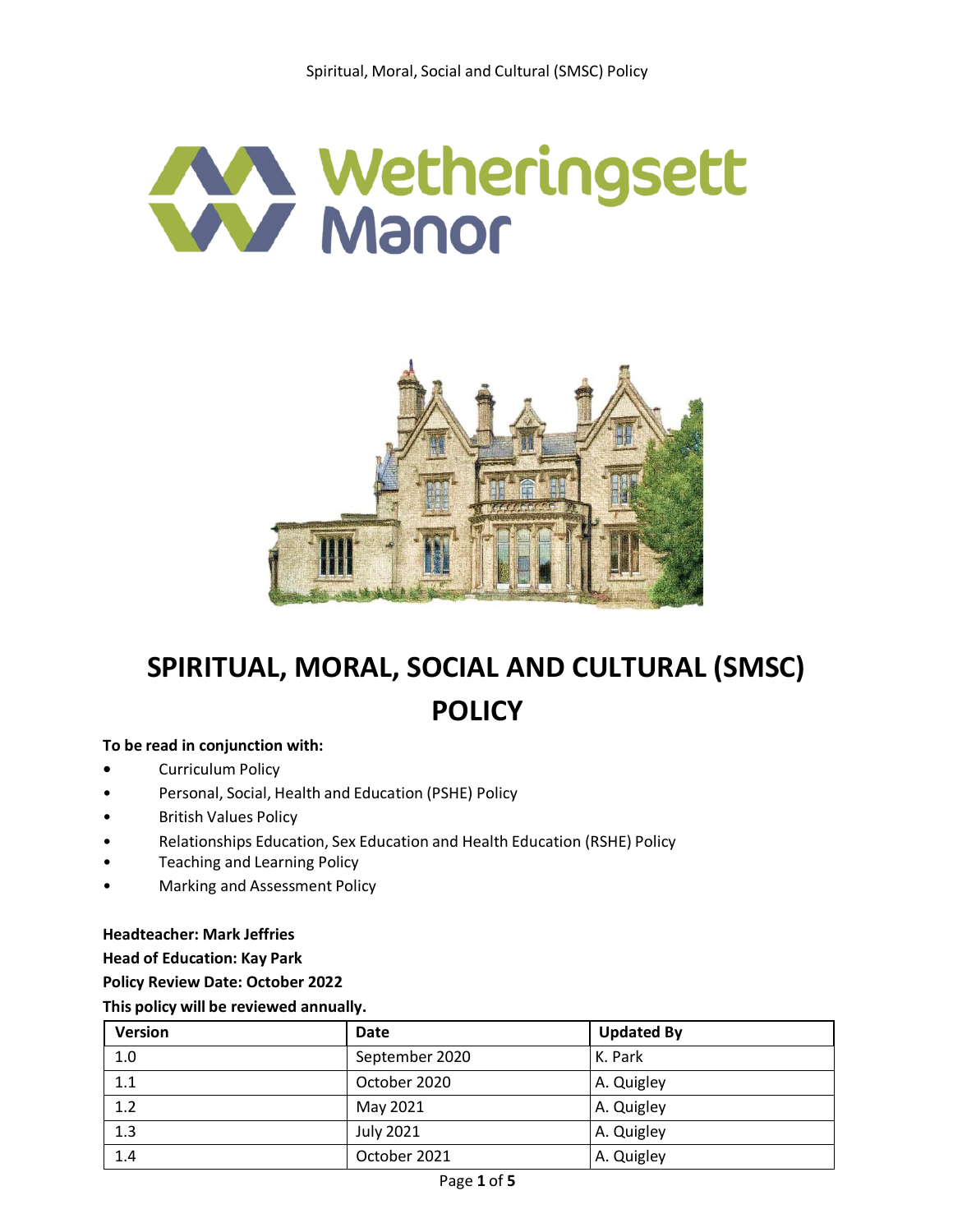# **Contents**

| <b>Section</b> | <b>Topic</b>                                                 | <b>Page Number</b> |
|----------------|--------------------------------------------------------------|--------------------|
| 1              | The Intent of SMSC within the Wetheringsett Manor curriculum |                    |
| $\overline{2}$ | <b>Wetheringsett Manor Spiritual Development</b>             | 3                  |
| 3              | <b>Wetheringsett Manor Moral Development</b>                 | 3                  |
| 4              | <b>Wetheringsett Manor Social Development</b>                | 3                  |
| 5              | <b>Wetheringsett Manor Cultural Development</b>              | 3,4                |
| 6              | Implementation                                               | 4                  |
| 7              | Roles and responsibilities of school leaders and governors   | 4                  |
| 8              | <b>Expectations of staff</b>                                 | 4                  |
| 9              | Provision for staff development and training                 | 4                  |
| 10             | Non-partisan views                                           | 4                  |
| 11             | <b>Equal Opportunities</b>                                   | 5                  |
| 12             | <b>Subject Review and Monitoring</b>                         | 5                  |

# **1) The Intent of SMSC within the Wetheringsett Manor curriculum**

As a school for pupils with challenging social, emotional and behavioural needs, we believe that provision for the social, moral, spiritual and cultural development of our pupils is integral to curriculum planning.

SMSC, which will be outlined on each medium-term plan, is part of the daily lesson objective templates. It will be measured and monitored by the SMSC Grid Maker framework, so that SMSC can be audited on a regular basis for all parts of the curriculum.

Our curriculum will:

- Ensure that everyone connected with the school is aware of our own values and principles.
- Ensure a consistent approach to the delivery of SMSC issues.
- Ensure that a pupil's education is set within a context that is meaningful and appropriate to their age, aptitude and background.
- Ensure that pupils know what is expected of them and why.
- Give each pupil a range of opportunities to reflect upon and discuss their beliefs, feelings and responses to personal experience.
- Enable pupils to develop an understanding of their individual and group identity.
- Enable pupils to begin to develop an understanding of their social and cultural environment, and an appreciation of the many cultures that now enrich our society.
- Give each pupil the opportunity to explore social and moral issues, and develop a sense ofsocial and moral responsibility.
- Promote mutual respect and tolerance.
- Promote individual liberty.
- Promote the rule of law.
- Ensure that everyone connected with the school is aware of British Values and principles.

For clarity, the following are the definitions of what is meant by Spiritual, Moral, Social and Cultural Education: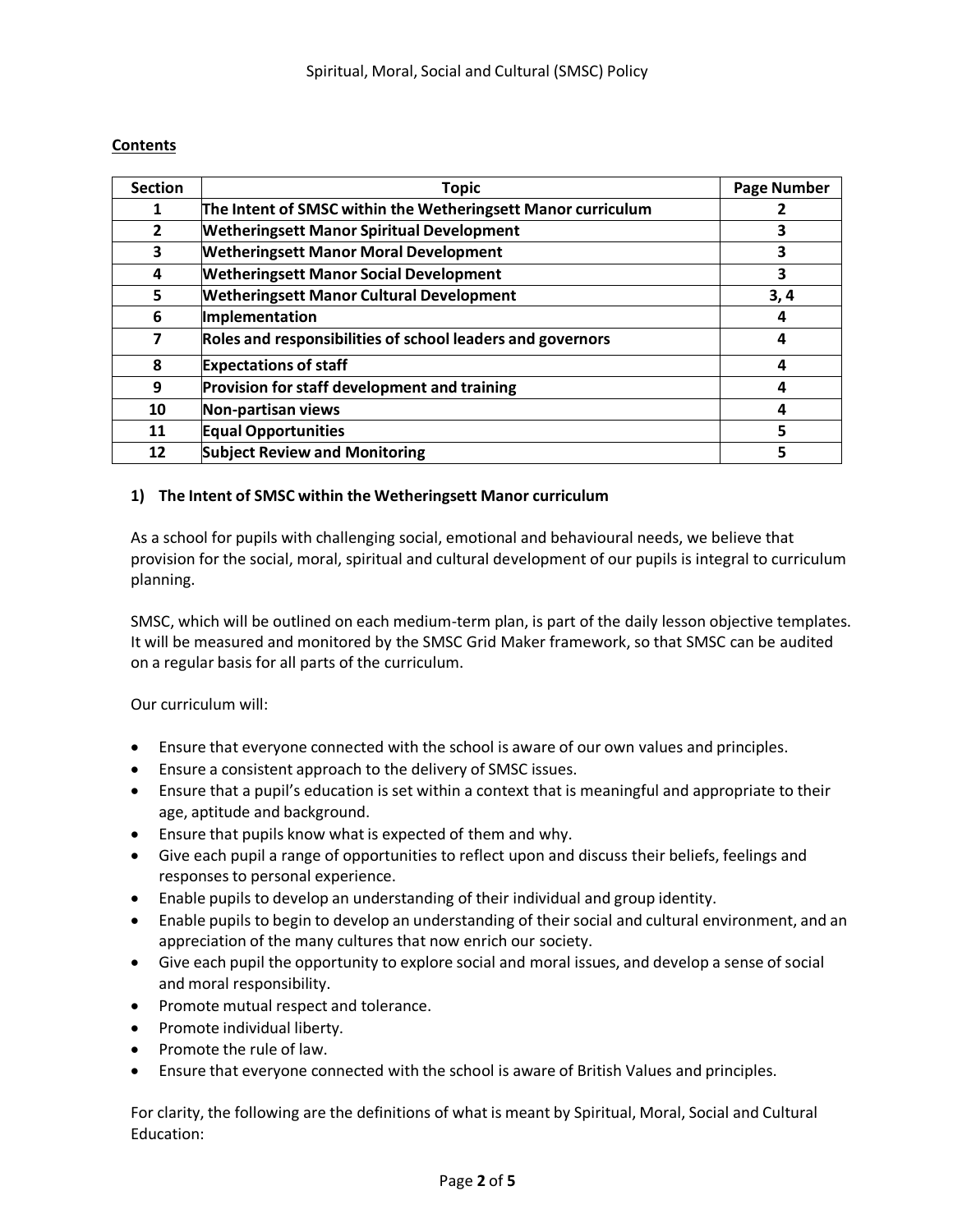Spiritual, Moral, Social and Cultural (SMSC) Policy

#### **2) Wetheringsett Manor Spiritual Development**

As a school we will provide learning opportunities that will enable pupils to:

- Develop and sustain their self-esteem in their learning experience.
- Develop their capacity for critical and independent thought.
- Foster their emotional life and express their feelings.
- Experience moments of stillness and reflection.
- Develop their knowledge of and respect for different people's faiths, feelings and values.
- Discuss and reflect on their beliefs, feelings, values and responses to personal experiences and perspective on life.
- Form and maintain worthwhile and satisfying relationships.
- Develop a sense of enjoyment and fascination in learning about themselves, others and the world around them.
- Reflect on, consider and celebrate the wonders and mysteries of life.

#### **3) Wetheringsett Manor Moral Development**

As a school we will provide learning opportunities that will enable pupils to:

- Recognise the unique value of each individual.
- Understand the consequences of their behaviour and actions.
- Listen and respond appropriately to the views of others.
- Gain the confidence to cope with setbacks and learn from mistakes.
- Take initiative and act responsibly with consideration for others.
- Distinguish between right and wrong.
- Show respect for the environment.
- Investigate and offer opinions about moral and ethical issues and listen to the viewpoints of others about these issues (as able as they are to do so).
- Recognise legal boundaries and respect the civil and criminal law of England.
- Make informed and independent judgements.

#### **4) Wetheringsett Manor Social Development**

As a school we will promote opportunities that will enable pupils to:

- Develop an understanding of their individual and group identity.
- Use a range of social skills in different contexts, including working and socialising with other pupils from different backgrounds.
- Participate in a variety of communities and social settings, cooperating with others and being able to resolve conflicts effectively.
- Learn about service in the school and wider community.
- Engage with the British Values of democracy, the rule of law, individual liberty and mutual respect and tolerance of others.
- Develop skills that will allow them to participate fully in (and contribute positively to) life in modern Britain.

# **5) Wetheringsett Manor Cultural Development**

As a school we will promote opportunities that will enable pupils to: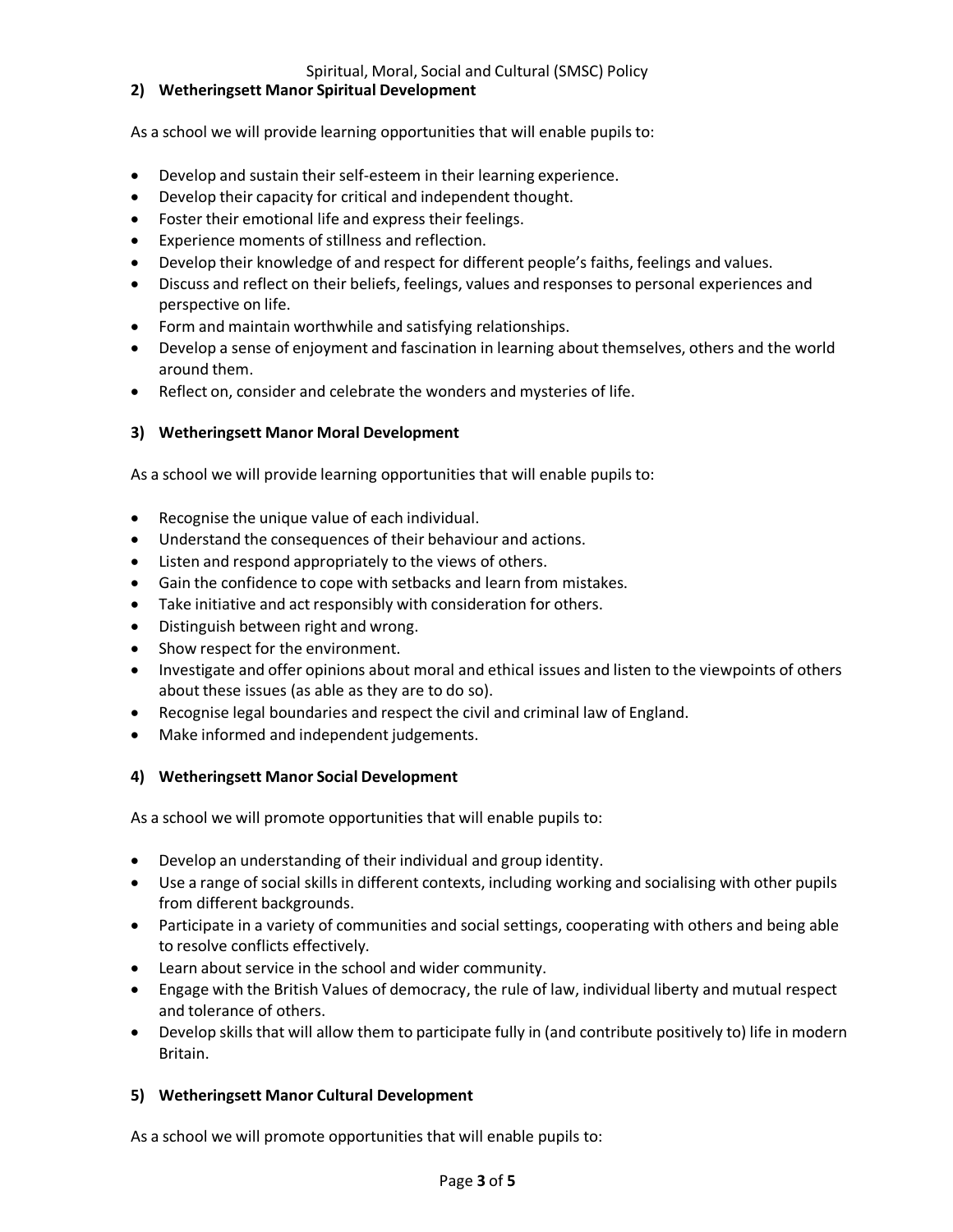Spiritual, Moral, Social and Cultural (SMSC) Policy

- Understand and appreciate the wide range of cultural influences that have shaped their own heritage and that of others.
- Develop the ability to recognise and value the things we share in common across cultural, religious, ethnic and socio-economic communities.
- Obtain the knowledge of Britain's democratic parliamentary system and its central role in shaping our history and values, and in continuing to develop Britain.
- Participate in and respond positively to artistic, musical, sporting and cultural opportunities.
- Develop an interest in exploring, improving understanding of and showing respect for different faiths and cultural diversity and respect that diversity throughout the local, national and international communities.
- Actively promote the value and richness of cultural diversity in Britain, and how these influenced individuals and society.

# **6) Implementation**

SMSC is implemented within each subject area in the Curriculum. Although there are some subjects that lend themselves more naturally to elements of SMSC, all subjects will measure where and when**.**

SMSC learning is occurring and will evidence this in the SMSC Grid Maker in an ongoing manner, with reviews done at the end of each term by the class teacher.

SMSC is also highlighted on all of the medium-term plans for each subject (as is Reading, Writing, Communication and Mathematics). Teachers will look at each week's plans to see how SMSC fits into the subject matter. There is also space for SMSC to be outlined on the daily lesson objective page that pupils will use in their books.

# **7) Roles and responsibilities of school leaders and governors**

SMSC Audits will take place twice a year (in October and April) by the Head of Education to ensure that SMSC standards are being met across all curriculum areas.

The Head Teacher and Board of Governors will be responsible for meeting with the SMSC Coordinator (Head of Education) at least once per academic year to review the audit and to help implement new strategies for SMSC.

# **8) Expectations of staff**

All Teachers and Teaching Assistants are expected to cover SMSC within the context of their lessons and also to report it as it happens either within a lesson or in a non-formalised way on Grid Maker to capture SMSC as it happens.

# **9) Provision forstaff development and training**

An SMSC audit of staff will occur on a yearly basis and staff will be trained as necessary. Staff training will happen on a whole school basis at the beginning of the academic year for all staff and one staff member will be trained and appointed to the role of SMSC/British Values Leader within the school.

# **10) Non-partisan views**

Our curriculum is designed to be non-partisan and the OFG group reminds those with an influence over our pupils to maintain a non-partisan approach at all times during curriculum delivery.